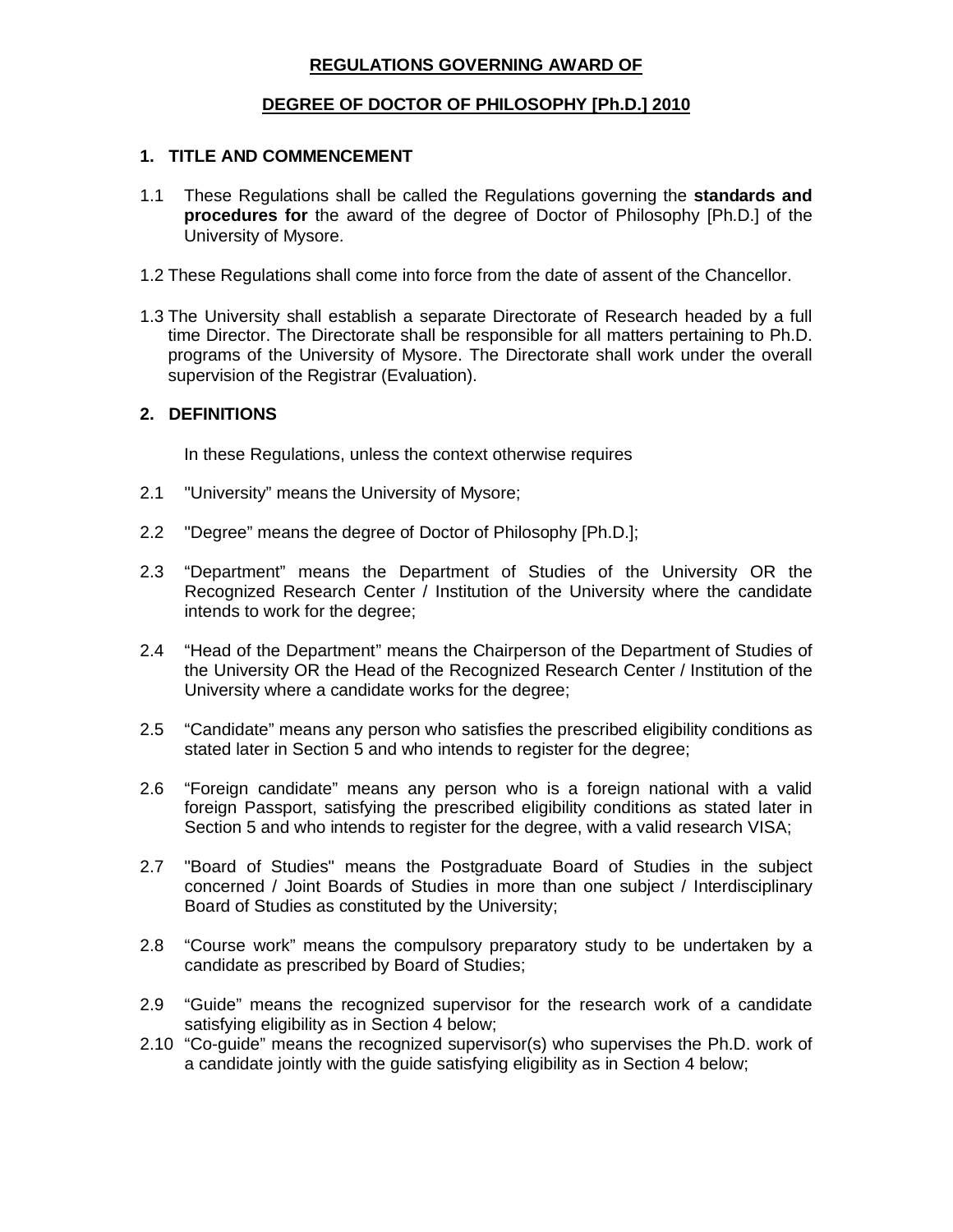- 2.11 "Doctoral Committee" means the Committee constituted by the University to oversee the research work of a candidate;
- 2.12 "Board of Examiners" means the panel of examiners constituted by the University for adjudicating the Ph.D. thesis submitted by a candidate.

### **3. CONSTITUTION AND FUNCTIONS OF THE DOCTORAL COMMITTEE**

- 3.1 The Doctoral Committee shall consist of
	- (a) the Guide and Co-guide, if any, of the candidate,
	- (b) the Chairperson of the Department, and
	- (c) two Senior Faculty Members / Scientists of the Department.

The Guide shall be the Chairperson of the Doctoral committee. Wherever Guide is also the Chairperson of the Department, another Senior Faculty Member / Scientist shall be included in the committee. In such Departments wherein the number of faculty is less than two, members of the Doctoral Committee shall be chosen from sister Departments. As the members of the Doctoral Committee may change due to superannuation, resignation of faculty or any other reason(s), these can be filled up by the University upon written request from the Guide, whose membership in the committee is by name only.

- 3.2 The Doctoral Committee shall monitor and assess
	- (a) pre-registration colloquium as in 6.4 below,
	- (b) progress reports of a candidate submitted periodically as in Section 7 below, through the Head of the Department and the Director of Research, and submit possible suggestions, if any, regarding the progress of research work to the candidate through the Director of Research and the Head of the Department;
	- (c) pre-thesis submission colloquium as in 8.1 below;
	- (d) open viva-voce of the candidate as in 8.7 below.

### **4. ELIGIBILITY CRITERIA FOR RECOGNITION AS GUIDE**

4.1 **(a) Professors and Scientists of equivalent cadre** working in Departments of Studies of the University / Recognized Research Centers of the University are recognized as Ph.D. Guides in their subjects concerned by virtue of their positions. However, if they wish to supervise candidates of other disciplines / interdisciplinary studies, then they have to formally apply for such a recognition as prescribed below in (c).

 **(b) Associate / Assistant Professors and Scientists of equivalent cadre** working in Departments of Studies of the University / Constituent Colleges / Recognized Research Centers of the University / **Professors** working in Constituent Colleges are eligible to be recognized as Ph.D. Guides in a subject if they have a Ph.D. in that subject, at least three years continuous service on a regular basis without break and if they have published at least three research articles in books or reputed peer reviewed journals in the discipline in which they are desirous of guiding candidates.

**(c)** Faculty / Scientists desirous of supervising candidates of other disciplines / interdisciplinary studies, shall submit an application with detailed curriculum vitae (CV) to the Director of Research of the University along with evidence of regular service and of publications of research articles in the discipline concerned.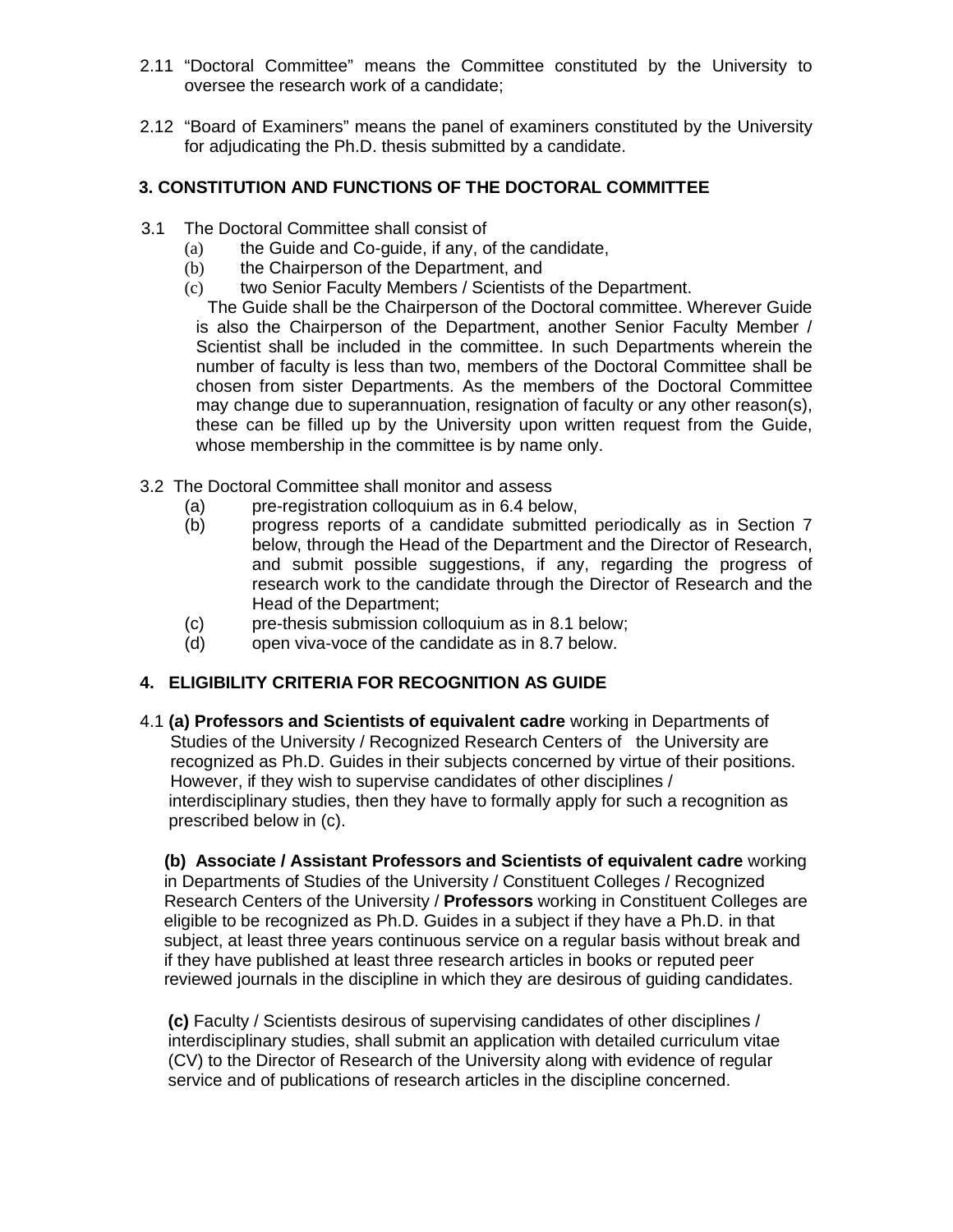**(d)** Teaching / Scientific faculty who join the University after serving elsewhere with three years of regular teaching / research experience in a relevant discipline, are also eligible to be considered for recognition as guide if they satisfy the other requirements as mentioned in (a), (b) and (c).

- 4.2 To decide upon recognition of Guides, the Director of Research shall convene a meeting of a Committee as and when required. The Committee shall have the Vice Chancellor or his / her nominee as Chairman, the Registrar (Evaluation), the Chairpersons of the concerned Board (s) of Studies, two members each of the concerned Board (s) of Studies and the committee shall consider applications for recognition of guides in specific discipline / disciplines / interdisciplinary / multidisciplinary studies as and when necessary. The Director of Research shall be the convener of the Committee.
- 4.3 Faculty / Scientists who attain **superannuation or resign** their jobs will forfeit recognition as Guide / Co-guide. However, such a person shall sign a letter that he/ she shall have the responsibility of continuing to guide candidates who were registered under him / her, before getting relieved from the University.
- 4.4 In **exceptional cases** where a Guide who has attained superannuation but continues to work under sponsorship from recognized funding agencies, the Vice Chancellor can extend the recognition of such person as Guide for a specific period after superannuation on a case-by-case basis upon request from the person supported by relevant evidences of such funding / sponsorship.
- 4.5 **(a)** A Guide / Co-guide may **supervise not more than Eight** candidates at a time out of which at least one candidate shall be SC/ST, at least one shall be OBC and at least one shall be foreign national.

**(b)** A Guide may be permitted to recruit a maximum of two candidates under projects funded through the University by recognized funding agencies, in addition to the eight candidates specified as in (a).

**(c)** A Guide / Co-guide has to sign a declaration about the number of candidates working with him / her. Such declarations shall accompany the registration application of every candidate. A faculty who joins the University and is guiding candidates working in other Universities / Institutions shall inform the University of the same and get permission to continue guiding these candidates.

**(d)** A Guide / Co-guide who has been recognized to supervise the work in more than one subject is also governed by the preceding regulations. The total candidates working under any Guide / Co-guide shall be the sum total of all the candidates working under his / her supervision in all the subjects.

4.6 **(a)** In the Departments wherever infrastructural requirements including chemicals / equipments / instruments are required, the Department council / Head of the Institute / Recognized Research Center / Principal of the Constituent College shall decide on the number of candidates without fellowship / stipend it can accommodate per faculty member and send this information to the Director of Research before notification for admission is sent.

 **(b)** The Department Council shall recommend the amount of Laboratory Fee to be collected from the candidates without fellowship / stipend based on research needs of the candidate.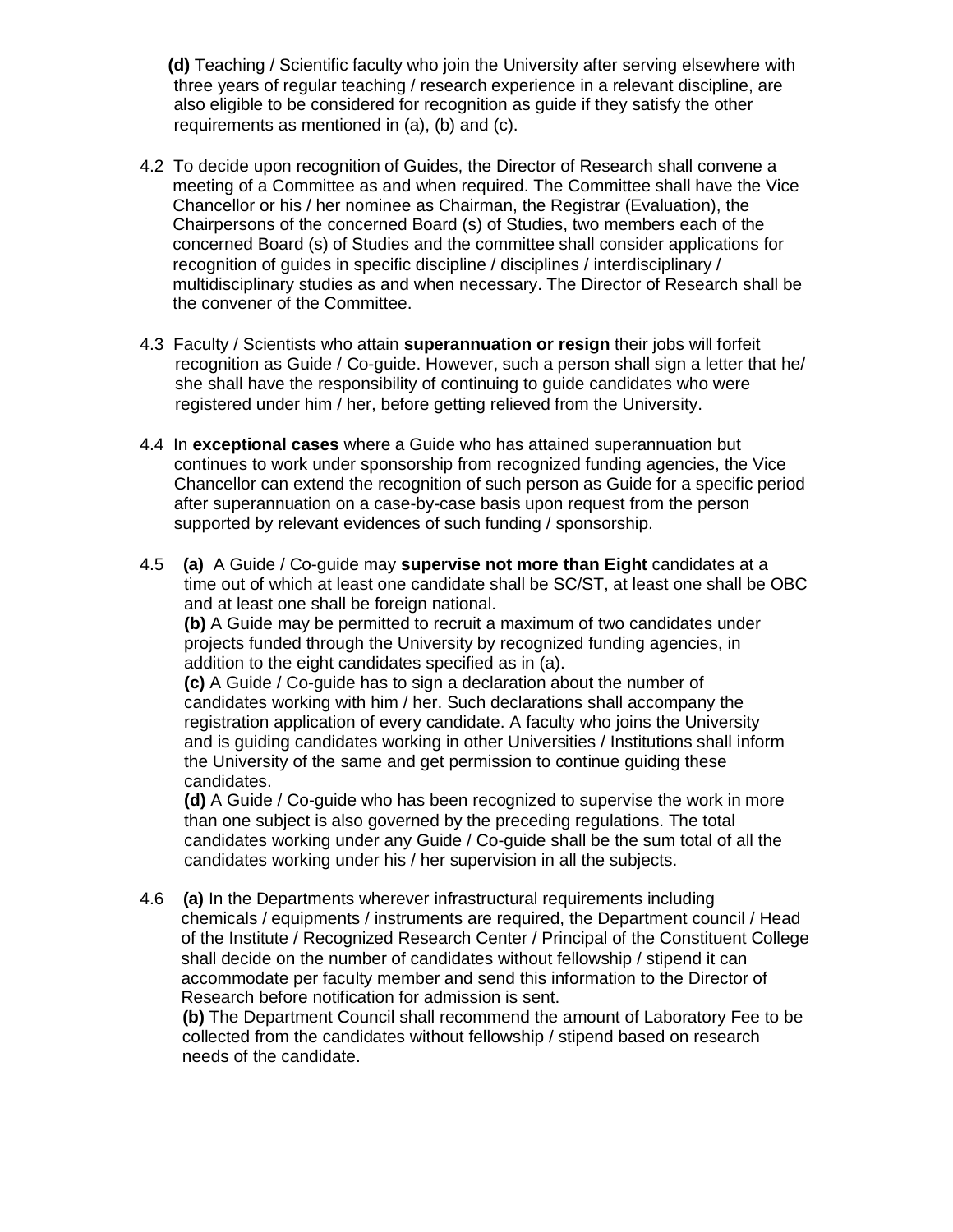### **5. ELIGIBILITY CRITERIA FOR A CANDIDATE**

Any candidate who satisfies the following conditions is eligible to seek registration for Ph.D. in a Department upon application for provisional registration after going through these Regulations and Guidelines for Ph.D. which shall be supplied along with the application.

- 5.1 A candidate shall have Masters Degree or any other Degree / Diploma of the University or any other Degree / Diploma of any other University / Institution recognized as equivalent thereto, with a minimum of 55% marks or equivalent Cumulative Grade Point Average (CGPA) or an equivalent Grade. However, this condition is relaxed to 50% in case of
	- (a) SC/ST/Cat.-I candidates,
	- (b) in-service candidates with **three** years of regular teaching experience as teachers / library professionals / physical education instructors in educational institutions.
- 5.2 A candidate shall be guided by a Research Guide recognized by the University in the concerned subject.
- 5.3 In case where the research of a candidate is inter/ multi-disciplinary in nature, the candidate may opt for a Co-guide, who shall also be the recognized Guide of the University in the concerned subject. However, the main responsibility of supervising the research work is vested with the Guide and the candidate shall finalize and submit the thesis through the Guide giving due acknowledgement and credit to the Co-guide which shall also be mentioned in the Ph.D. Notification by the Registrar (Evaluation) after successful completion of Ph.D.
- 5.4 **Entrance Test: Admission to Ph.D. shall be through an Entrance Test and Interview.** Applications for Entrance Test shall be invited **twice a year** in the months of September & March, depending on the vacancies existing in each subject. The Director of Research shall obtain details of vacancies from the Chairpersons of Departments / Heads of Recognized Research Centers / Institutions before inviting applications.
- 5.5 The Entrance Test shall consist of **one paper on the broad area of Ph.D. of 80 marks** with 3 hours duration and **syllabus of the paper shall be framed by the respective Boards of Studies based on UGC / CSIR National Eligibility Test (NET) pattern.** The question paper shall contain 40 objective type questions of one mark each, and essay type/short answer questions for 40 marks. For candidates intending to do inter / multidisciplinary research, the Entrance Test shall be a common Entrance Test in a general paper and the syllabus of the paper shall be framed by the Inter / Multidisciplinary Board of Studies. A candidate securing at least 32 marks out of 80 in the Entrance Test shall be declared as eligible to apply for admission to Ph.D. The results of the Entrance Test shall be declared by the Director of Research who shall issue mark list to candidates attending the Entrance Test. The marks of the Entrance Test shall be valid for two years from the date of the entrance test.
- 5.6 Depending on the **vacancies available in a subject**, candidates shall be called for  **Interview in the ratio 1:3** based on the marks scored in the Entrance Test. The Interview shall be for 20 marks to be conducted by the Department Council. Selection of candidates for provisional registration shall be based on 50% of marks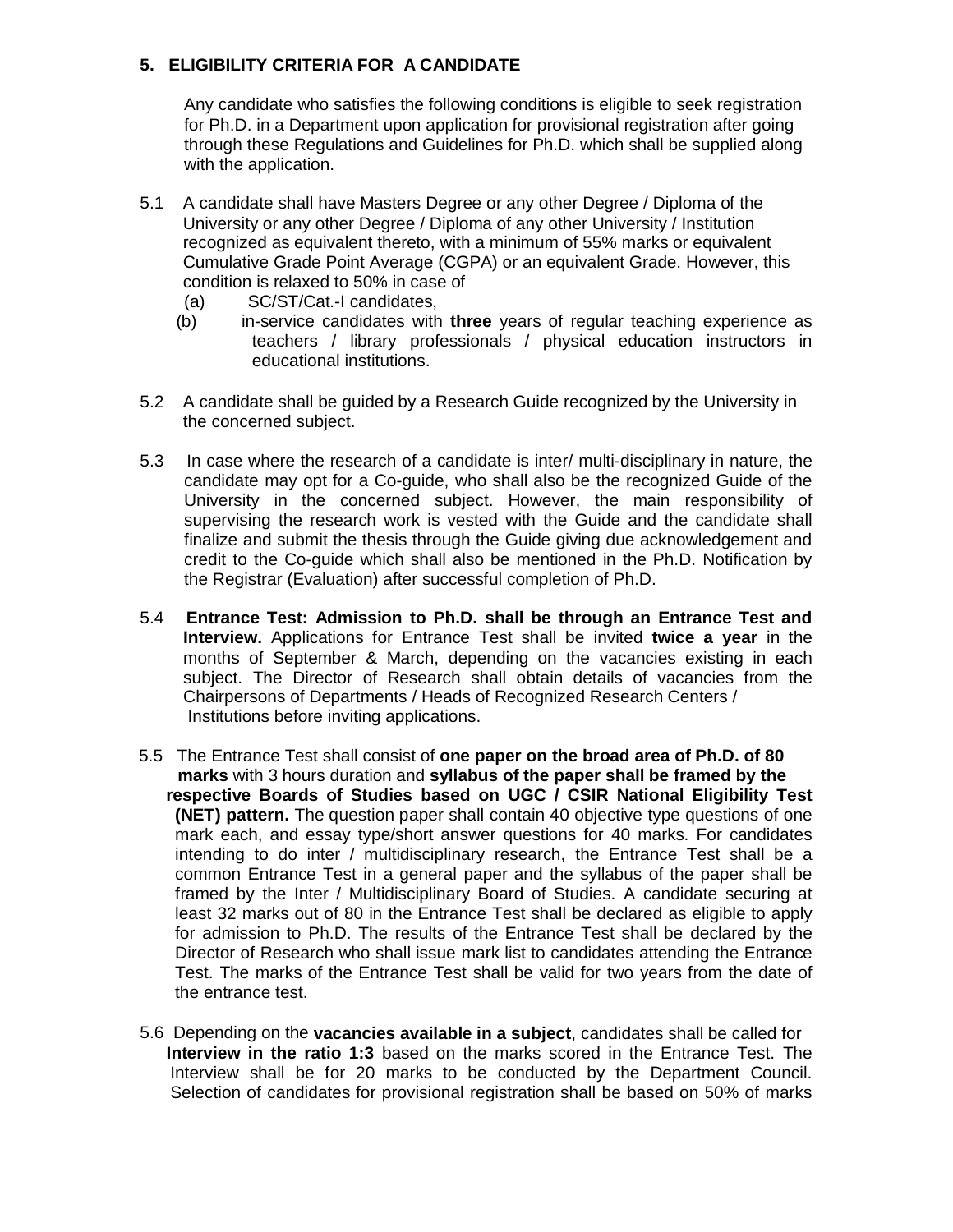in Qualifying Examination and 50% of marks in the Entrance Test and Interview put together. The Department Council **shall notify the List of Selected Candidates** for Ph.D. and specify a last date for admission.

- 5.7 **Provisional Registration:** Selected candidates shall apply for **Provisional**
	- **Registration** as Doctoral Candidates after payment of stipulated fee to the University. The duly filled-in application form shall be sent to the Director of Research, University of Mysore, Mysore 570005, through the Guide, Co-guide (s), if any, and the Head of the Department along with all necessary enclosures as stipulated in the form before the last date specified by the Department Council as in 5.6. Application forms can be had from the office of the Director of Research.
- 5.8 Candidates who are not selected for a Ph.D. program have to **re-apply whenever the applications** are called for again and go through the Entrance Test afresh if the validity of their Entrance Test marks has expired. If a candidate wishes to improve his / her Entrance Test scores before the expiry of the validity of his / her Entrance Test, then such candidates have to enclose the original mark list of their Entrance Test along with their application for Entrance Test.
- 5.9 Candidates who have qualified for UGC / CSIR JRF fellowships through UGC/CSIR NET Examinations / with valid GATE scores are **exempted from the Entrance Test** and can apply directly to the Director of Research whenever they become eligible. Such applications shall be forwarded by the Director of Research to the Chairperson of the concerned Departments and the Department Council shall allot a Guide to such candidates as per 4.5 above.

# **6. REGULAR REGISTRATION**

- 6.1 The provisionally registered candidates shall undergo **Ph.D. Course Work of one semester** duration from the date of Provisional Registration, prescribed by the University in:
	- (a) Advanced Research Methodology (100 marks, common for all candidates in a subject), and
	- (b) Review of Literature in the area of research (100 marks).

The modalities and syllabus of the Course Work shall be as prescribed by the Board of Studies of the University. The syllabus for Advanced Research Methodology shall be common subject-wise and evaluation for 50 marks shall be based on Tutorials, Seminars, Assignments and Evaluation for 50 marks shall be based on a Written Test. Wherever feasible, more than one Department shall join together to offer a common course work for Advanced Research Methodology paper.

- 6.2 After 16 weeks of Course Work, the Directorate of research shall conduct a **Written Assessment Test for Advanced Research methodology paper for 50 marks**  and the concerned Department Council shall assess the Review of Literature in the area of research paper through seminar presentations preceded by submission of Seminar Report (s), within a month. The Chairman / Head of the Department shall forward the Assessment of the Review of Literature in the area of research to the Director of Research. The Director of Research shall announce the result of the Course Work.
- 6.3 Candidates who are unsuccessful in the Course Work shall be permitted to reappear for Assessment within a month from the date of announcement of the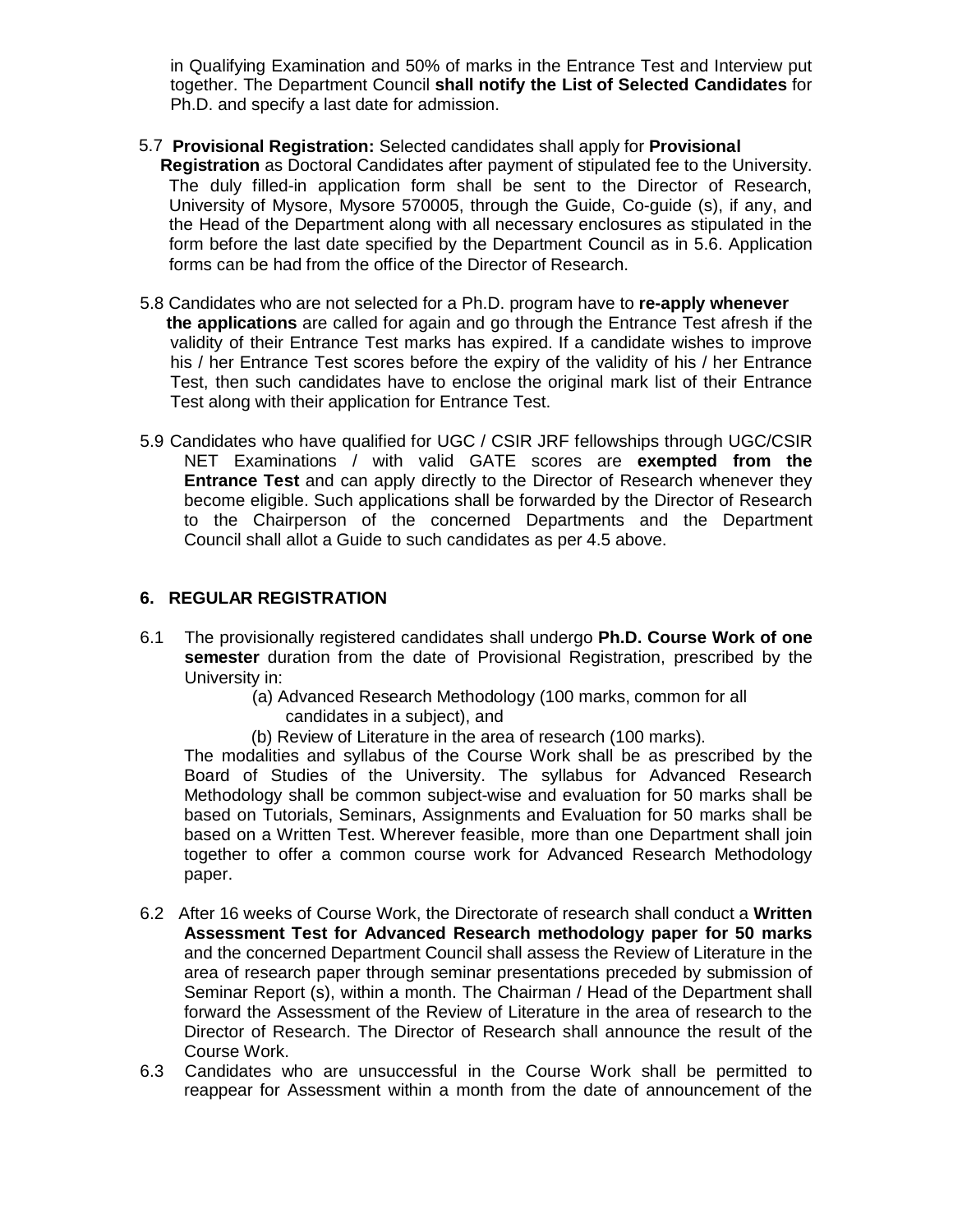results. Provisional Registration of a candidate who fails in the Assessment of Course Work in two attempts shall be canceled by the Director of Research.

#### **6.4 Pre-registration Colloquium:**

- **(a)** After successful completion of Course Work as certified by the Head of the Department, a candidate, in consultation with his / her Guide, shall identify the Title of the proposed research topic within a month of announcement of results. The candidate shall then prepare a Synopsis in consultation with his / her Guide and shall submit **five copies of the Ph.D. Synopsis** to the Guide through Coguide (s), if any. The Guide shall organize a meeting of the Doctoral Committee **within fifteen days** of receipt of the Synopsis to conduct the **Pre-registration Colloquium**.
- **(b)** Every candidate shall ensure that the Synopsis clearly defines the objectives, methodology, expected results and their implications in terms of filling up gaps in existing knowledge and its social / scientific relevance.
- **(c)** Every candidate shall prepare a brief technical report comprising literature survey / work plan and the scientific relevance of the proposed research and shall present it in the form of a colloquium before the Doctoral Committee.
- **(d)** The Doctoral Committee is authorized to suggest changes, if necessary, in the
- title /scope methodology of the topic selected for research, based on the performance of the candidate in the Pre-registration Colloquium.
- **(e)** The Doctoral Committee shall assess the preparedness of the candidate for the research to be undertaken. It may, however, ask the candidate to present the Colloquium again if the performance / preparedness of the candidate in the first instance is not satisfactory. Only one re-appearance is permitted within 2 months from the date of the first Colloquium.
- **(f)** If the Doctoral Committee does not approve the research proposal even after the second presentation, such a candidate, after a lapse of one year from the date of the second presentation, can again present the Pre-registration Colloquium, **after fresh Provisional Registration without undergoing Course Work**.
- 6.5 The Chairperson of the Doctoral Committee shall inform the decision of the Pre registration Colloquium to the Director of Research of the University through the Head of the Department, as well as to the candidate **within one week** of the Colloquium. Based on the recommendations of the Doctoral Committee, the candidate is **permitted to apply for Registration.**
- **6.6 Ph.D. Registration: Application for Registration** with prescribed fees shall be submitted to the Director of Research along with 15 copies of the Synopsis through Co-guide, if any, the Guide and the Head of the Department, after successful completion of the Pre-registration Colloquium. Incomplete application forms shall be returned to the candidate through the Head of the Department for needful action and the completed application has to be resubmitted to the Director of Research through the Head of the Department.
- 6.7 Candidates are eligible to apply for Registration **within six months** from the date of successful completion of the Ph.D. Course Work as certified by the Head of the Department. If any candidate fails to apply for Registration within six months from the date of successful completion of the Course Work, he / she forfeits his / her claim for Registration. Such a candidate has to re-apply for admission and go through the Entrance Test afresh.
- 6.8 **(a)** The office of the Director of Research has to forward the application for Ph.D.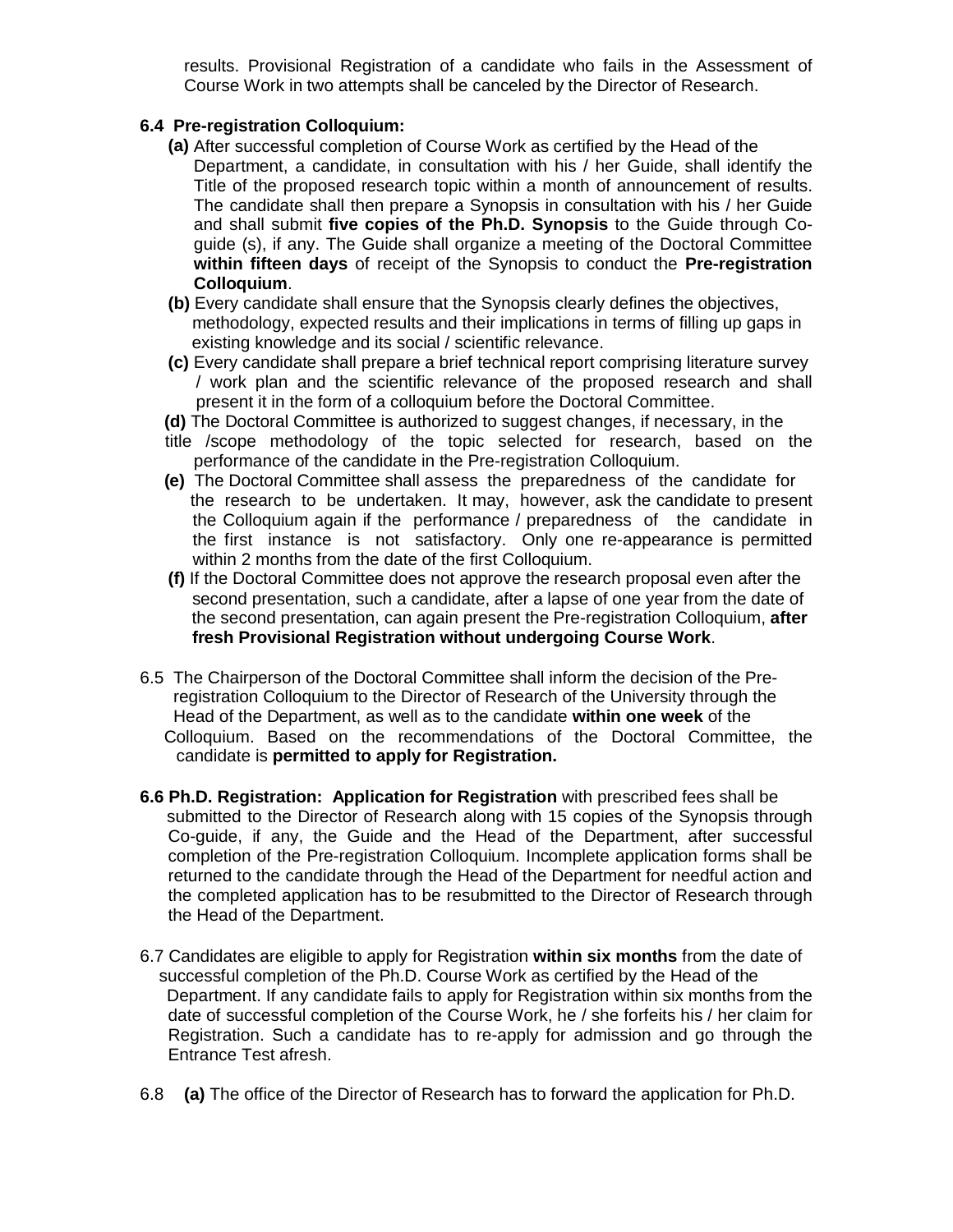Registration to the Chairperson of the concerned Board of Studies **within fifteen days** of receipt of the application.

- **(b)** The Chairperson Board of Studies shall arrange to obtain the recommendations of the members in writing **within one month** from the date of receipt of application from the Director of Research, consolidate the decision of the Board and inform the same to the Director of Research along with four copies of the Approved Synopsis.
- **(c)** The Director of Research has to **notify the Registration within fifteen days** of receipt of the recommendations of the Board of Studies to the candidate / Guide / Chairpersons of Board of Studies / Department / Research Institute/ Doctoral committee members. The Registration is effective from the date of Provisional Registration.
- **(d)** In case the Board of Studies suggests for changes in the Ph.D. Synopsis, the Director of Research shall inform the candidate about such recommendation and ask the candidate to submit the Synopsis afresh by repeating a Pre registration Colloquium as in 6.4.
- 6.9 The Ph.D. Registration is **valid for FIVE years only** from the date of Registration.
- 6.10 **Foreign candidates** with Indian / Foreign degree have to fulfill all formalities and the effective date of registration shall be the **date of reporting to the concerned Chairperson / Head with a valid Research Visa.** From that date, the foreign candidate shall undergo mandatory Course Work and all the procedures mentioned in this regulation. However, a foreign candidate is **exempted from Entrance Test** for Visa related issues and his / her admission is based on the result of his / her qualifying examination only.

### **7. PROGRESS OF WORK**

- 7.1 After Provisional Registration, a candidate is required to submit the following, **once a year within one month of completion of the year,** to the Director of Research through the Guide and the Head of the Department :
	- (a) Progress Report of Research Work done,
	- (b) Prescribed tuition and laboratory fees, if applicable,
	- (c) Recommendation of the Guide regarding progress of research.
- 7.2 The Director of Research shall **send the Progress Report to the Doctoral Committee** within 15 days of receipt of the Progress Report. The Doctoral Committee shall **verify and discuss the Progress Report** and **send its comments on the same** including possible recommendations about the future course of the Research Work. These shall be **communicated to the candidate** by the Director of Research.
- 7.3 **Failure to submit two Consecutive Research Progress Reports** shall entail cancellation of the Registration, and this shall be notified by the Director of Research.
- 7.4 The candidate shall publish at least two research articles as main author / co-author, based on his / her Research Work in journals of repute to be eligible to submit the final thesis.

### **8. SUBMISSION OF THESIS AND EVALUATION**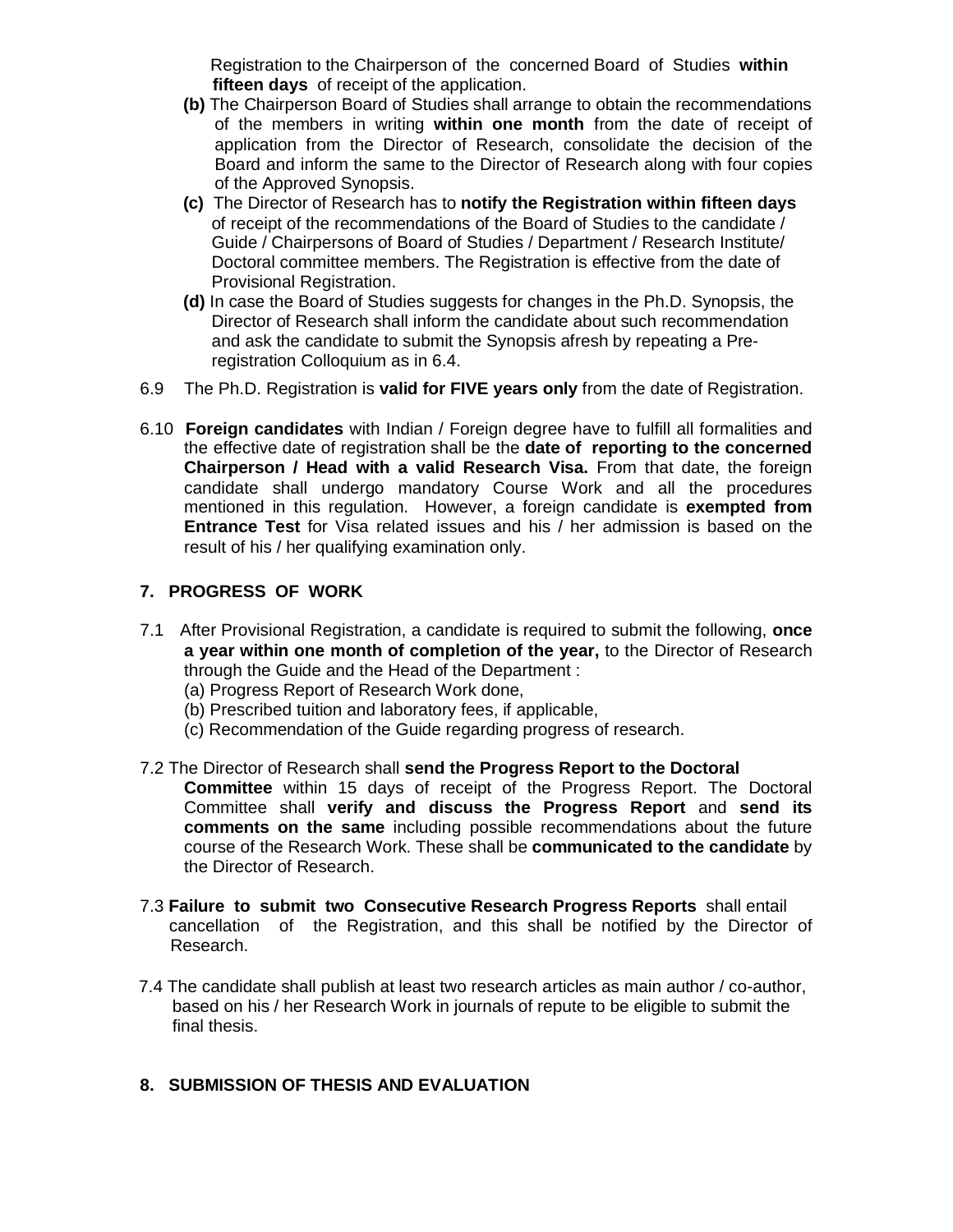8.1 **(a)** The candidate is eligible to **submit his / her Thesis only after completing 2 years of Research Work** from the date of his / her Registration.

#### **Pre-thesis Submission Colloquium :**

- **(b)** A candidate has to **submit 5 copies of the Synopsis** of his / her Ph.D. Thesis highlighting contents of the Thesis and enclosing evidences of two research publications in peer reviewed Journals in the form of acceptance letters or published papers, to the Chairperson of the Doctoral Committee.
- **(c)** The Chairperson of the Doctoral Committee shall organize **the Pre-thesis Submission Colloquium** meeting in the concerned Department in consultation with the Head of the Department within fifteen days of the receipt of the Synopsis.
	- **(d)** The Doctoral Committee shall advise and offer suggestions to the candidate for the finalization of the Thesis.
	- **(e)** The Chairperson of the Doctoral Committee shall inform the decision of the Prethesis Submission Colloquium to the Director of Research of the University as well as to the candidate **within a week** of conducting the Colloquium.
- **(f)** If the Doctoral Committee is not satisfied with the Pre-thesis Submission Colloquium of a candidate, it may ask the candidate to appear for the Colloquium again **after a gap of one month.**

#### 8.2 **Submission of Final Synopsis of Ph.D.:**

- **(a)** After successful completion of the Pre-thesis Submission Colloquium, a candidate shall **submit 15 copies of the Synopsis** of his / her Ph.D. Thesis with prescribed fees to the Director of Research through Co-guide(s), if any, the Guide and the Head of the Department.
- **(b)** The Synopsis shall be forwarded, **within two weeks,** by the Director of Research of the University, to the Chairperson of Board of Studies in the concerned subject, seeking panel of Examiners approved by the Board of Studies.

#### 8.3 **Submission of Ph.D. Thesis:**

- **(a)** A candidate shall prepare a Thesis embodying results of original research and submit 5 copies of his / her Ph.D. Thesis and an electronic version of the Synopsis and Thesis in .pdf format (3 discs) for evaluation, **within 3 months from the date of submission of the Final Synopsis**. Failure to submit the Thesis within this period shall entail cancellation of the Ph.D. Registration of the candidate.
- **(b)** A certificate duly signed by the Guide and Co-guide, if any, to the effect the candidate has produced as main author / co-author, two research articles based on his / her research work in his / her Ph.D. Thesis and that the Research Work and the Thesis has not been previously submitted by the candidate or the Guide or the Co-guide, if any, either for award of any Degree or Diploma to this or any other University, shall be enclosed along with the Thesis.
- **(c)** The final submission of the Thesis has to be **within the stipulated Five Year Period** of Registration.
- **(d)** If any candidate fails to submit his / her Ph.D. Thesis within five years, he / she may apply to University for **Extension of his / her Registration for a maximum of two more years** with the recommendation of the Doctoral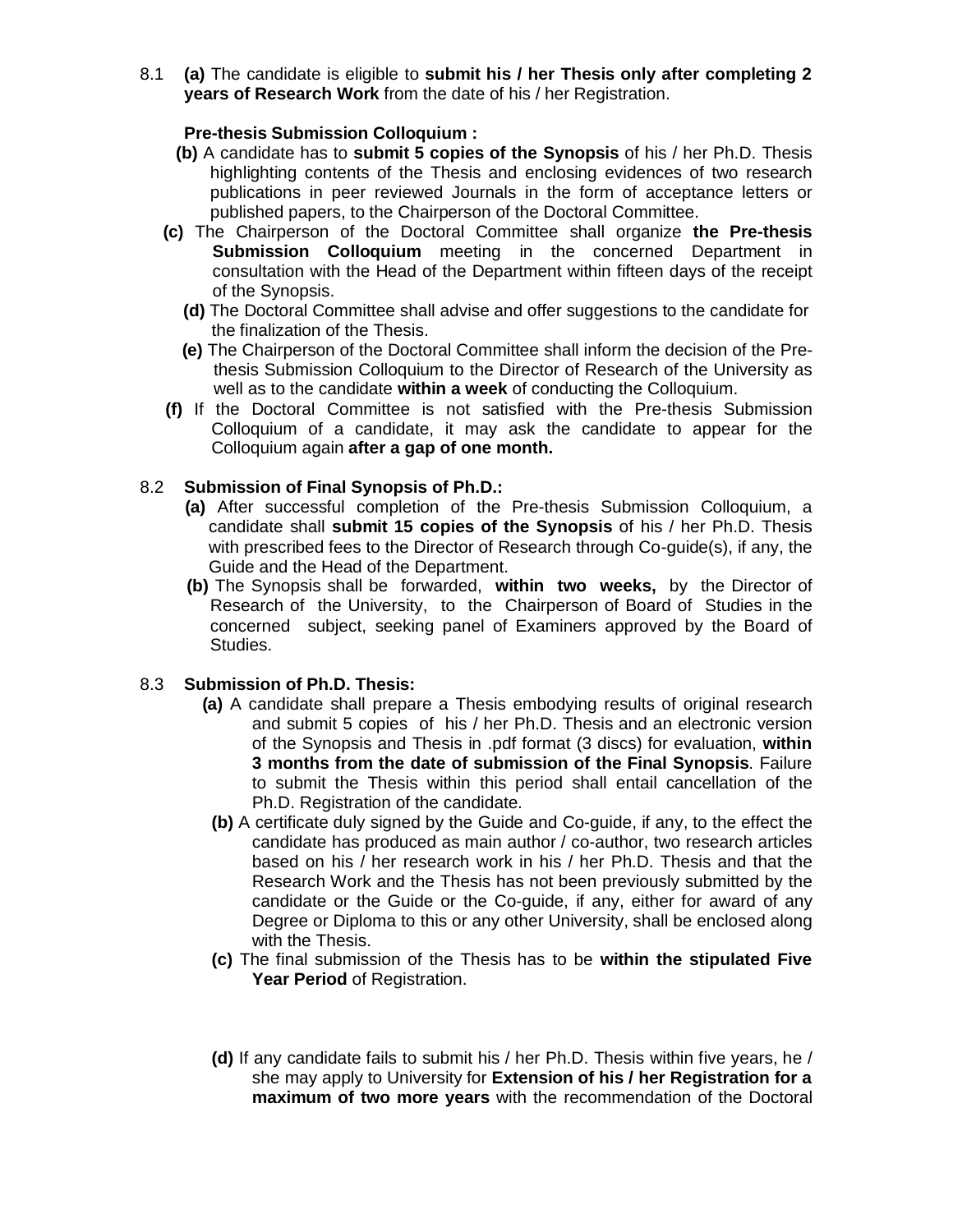Committee, through the Head of the Department, by remitting the prescribed fee.

- **(e)** If a candidate fails to submit Thesis even after seven years then his / her Ph.D. Registration is annulled and the Director of Research shall notify the same. Such a candidate has to begin the admission process again if he / she desires to work again.
- 8.4 **Evaluation of the Ph.D. Thesis:** The Thesis shall be evaluated by a Board of Examiners as follows :
	- **(a)** The Thesis shall be evaluated by the Board of Examiners of the Thesis, with Guide as Internal Examiner and Chairperson of the Board and two External Examiners.
	- **(b)** Upon receiving the letter from the Director of Research as in 8.3, the Chairperson of the concerned Board of Studies shall submit a **Panel of a minimum of twelve examiners drawn from different Universities, six of whom shall be from outside Karnataka / India,** to the Director of Research.
	- **(c)** The Panel shall be prepared by the Chairperson of the concerned Board of Studies in consultation with the Guide and the Chairperson shall obtain written approval of the members of the concerned Board of Studies before sending the Panel to the Director of Research.
	- **(d)** This process has to be completed by the Chairperson of the concerned Board of Studies **within one month** of receipt of the Synopsis of the Ph.D. Thesis from the Director of Research.
	- **(e)** The Director of Research shall seek the acceptance from two of the Examiners in the Panel in the order of preference as approved by the Vice Chancellor.
	- **(f)** The Examiners shall be asked to sign a Declaration that he / she is not a relative of the candidate or the Guide or the Co-guide and that he / she has no conflict of interest in valuing the Ph.D. Thesis.
	- **(g)** The Examiners of the Thesis shall get a copy of the Thesis along with a copy of the Registered Synopsis and the Examiners have to examine whether the candidate has achieved the objectives mentioned in the Synopsis.

# 8.5 **Evaluation Reports:**

**(a)** The External Examiners shall send the **Evaluation Report to the Chairperson** of the Board of Examiners of the Thesis, with a copy to the Director of Research of the University only.

**(b)** Apart from the Evaluation Report, each Examiner is required to submit a **Short Report in the prescribed Proforma** duly signed and sent as **Hard Copy / FAX / Scanned Image.** (Appendix-A).

### 8.6 **Decision about Evaluation:**

- **(a)** If **both External Examiners reject the Thesis outright,** the Director of Research shall notify rejection of the Thesis and cancellation of Ph.D. Registration.
- **(b)** If **one** of the External Examiners **rejects** the thesis, the thesis shall be referred to **another** examiner. If this Examiner **also rejects** the Thesis, the Director of Research shall notify **Rejection of the Thesis** and cancellation of Ph.D. Registration.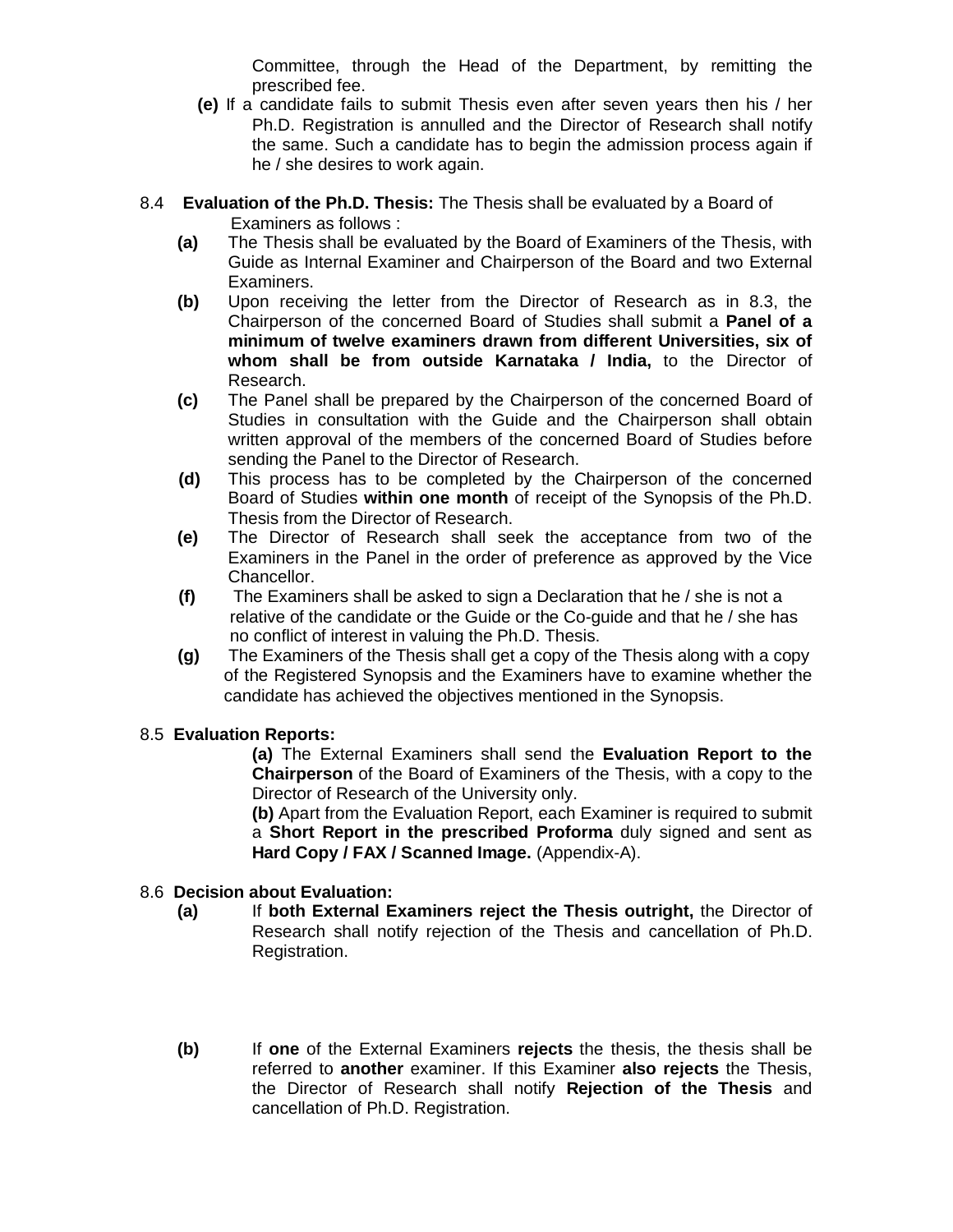- **(c)** If any one of the Examiners recommends **Revision and Revaluation** of the Thesis, then the candidate shall revise the Thesis based on the suggestions made by the Examiner(s) and submit the Revised Thesis, duly certified by the Guide and with payment of the prescribed fees to the Director of Research of the University through the Head of the Department. The Director of Research shall send the Revised Thesis **within fifteen days** to the same Examiner(s).
- **(e)** If any Examiner recommends the award of degree after incorporating the suggested revisions / corrections, such modifications shall be complied with by the candidate and Guide and ratified by the Doctoral Committee upon receipt of the letter from the Director of Research. After ratification, the Revised Thesis shall be submitted to the Director of Research along with the prescribed fees.
- **(f)** If both External Examiners recommend acceptance of the Thesis, the Chairperson (the Guide), Board of Examiners shall send to the Director of Research the following reports :
- **(g)** The original Evaluation Reports of the two External Examiners along with the Evaluation Report of the Internal Examiner. (h) A Consolidated Report highlighting the main points in the Evaluation

Reports of two External Examiners, together with the recommendation of the Guide as the Chairperson of the Board of Examiners.

# 8.7 **VIVA VOCE Exam:**

- **(a)** After receipt of the above mentioned Evaluation and Consolidated Reports from the Chairperson, Board of Examiners of the Thesis, the Director of Research shall ask the Chairperson of the Doctoral Committee of the concerned candidate to conduct an open Viva-Voce examination in the presence of the members of the Doctoral Committee, members of the concerned Faculty, research scholars and students by giving wide publicity. The Proceedings of this Meeting and the original Evaluation and Consolidated Reports shall be sent to the Director of Research within three days and the Director of Research has to notify the declaration of the results within two weeks after getting approval from the Vice Chancellor.
- **(b)** If the candidate desires, the viva-voce examination may be held via video conferencing as described in (a) after payment of necessary additional fees prescribed by the University.
	- **(c)** In case of the death / disability / non-availability of the Guide, the Vice-Chancellor may nominate a member from the Panel of Examiners / Chairperson of respective Board of Studies to act as the Chairperson, Board of Examiners of the Thesis to adjudicate the thesis and to conduct the Viva-Voce Examination.
- 8.8 **Ph.D. Notification:** The Ph.D. Declaration Notification by the Registrar (Evaluation) shall be on the Official Letter Head and shall contain
	- (a) the Name of the candidate,
	- (b) the Discipline / Subject of the Ph.D.,
	- (c) the Names of Guide, Co-guide (s), if any,
	- (d) the Name of the Department where the research work was carried out,
	- (e) the Title of the Thesis.
- 8.9 The Registrar (Evaluation) shall affix a Seal with the University Emblem stating that the Thesis was accepted for the award of Ph.D. Degree as per 2010 Regulation and issue this copy to the candidate.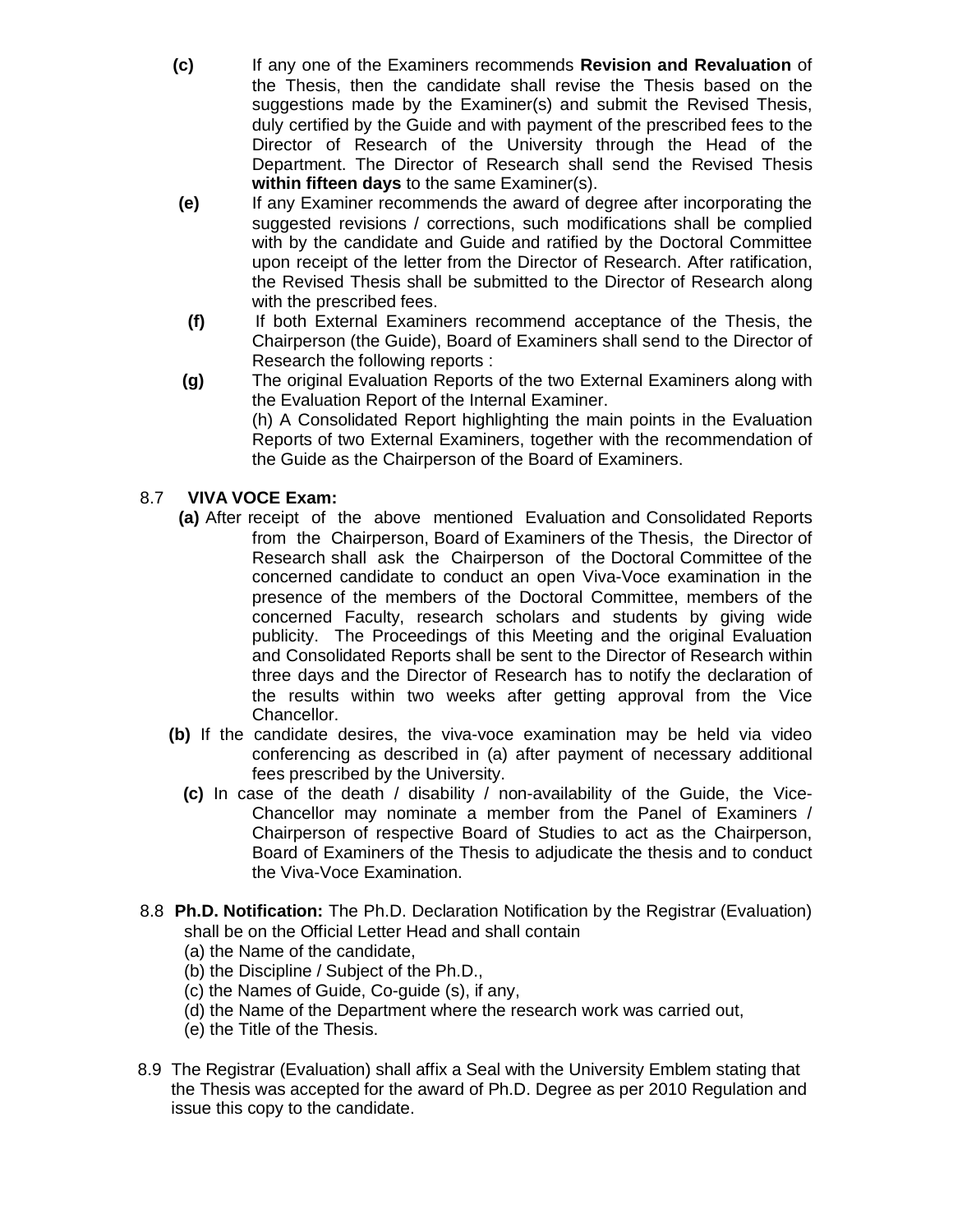- 8.10 Plagiarism charges and subsequent actions:
	- (a) If the University receives complaint of plagiarism with sufficient evidences or if any Examiner points out occurrence of plagiarism in the Thesis, the Thesis shall be sent to a subject Expert selected by the Vice-Chancellor to verify and ascertain the occurrence of plagiarism.
	- (b) If plagiarism is proved, then a show cause notice shall be issued to the candidate and the Guide. After reply to the show cause notice all documents / reports / answers to the show cause notice shall be placed before the Syndicate for appropriate actions including possible annulment of Registration of the candidate and initiation of disciplinary action against the candidate and the Guide.
	- (c) Unsigned and undated complaints without the address of the complainant shall not be entertained by the University.
	- (d) The University shall also strictly maintain confidentiality of the name and address of the complainant.

### **9. CHANGE OF TITLE / GUIDE**

- 9.1 (a) A candidate desiring to change the title of the Thesis shall apply to the Director of Research with 15 copies of revised Synopsis and changed Title through the Guide after paying the prescribed fee.
	- (b) The Director of Research shall seek the opinion of the Board of Studies for the change of title. Such a change can be permitted anytime before the Pre-thesis Submission Colloquium.
	- (c) If a candidate decides to change the topic of research, his / her registration stands canceled, and the candidate has to undergo the Provisional Registration process again.
	- (d) Generally, change of Guide is not permissible. It may be permitted only under exceptional circumstances such as death / disability / other medical conditions of the Guide or legal actions on the Guide by the administration. However, if there is any written complaint about conflict between the Guide and the candidate, the Director of Research shall refer the matter to a Committee constituted by the University whose decision has to be placed before the Vice-Chancellor for final decision.

### **10. PUBLICATION OF THE THESIS**

If a candidate intends to publish the Thesis, he / she shall seek the permission of the University after paying the prescribed fee.

- **11.** Any issue not covered by the foregoing shall be governed by the decision of the Vice-Chancellor.
- **12.** The earlier regulations governing the award of the Degree of Doctor of Philosophy (Ph.D.), 2004 is hereby repealed.
- **13.** The candidates who are already enrolled / registered to the Ph.D. program as per earlier regulations and who have not completed 5 years from the date of their enrollment / registration may exercise the option to switch over to this regulation provided they undergo the compulsory course work as prescribed in Section 5. For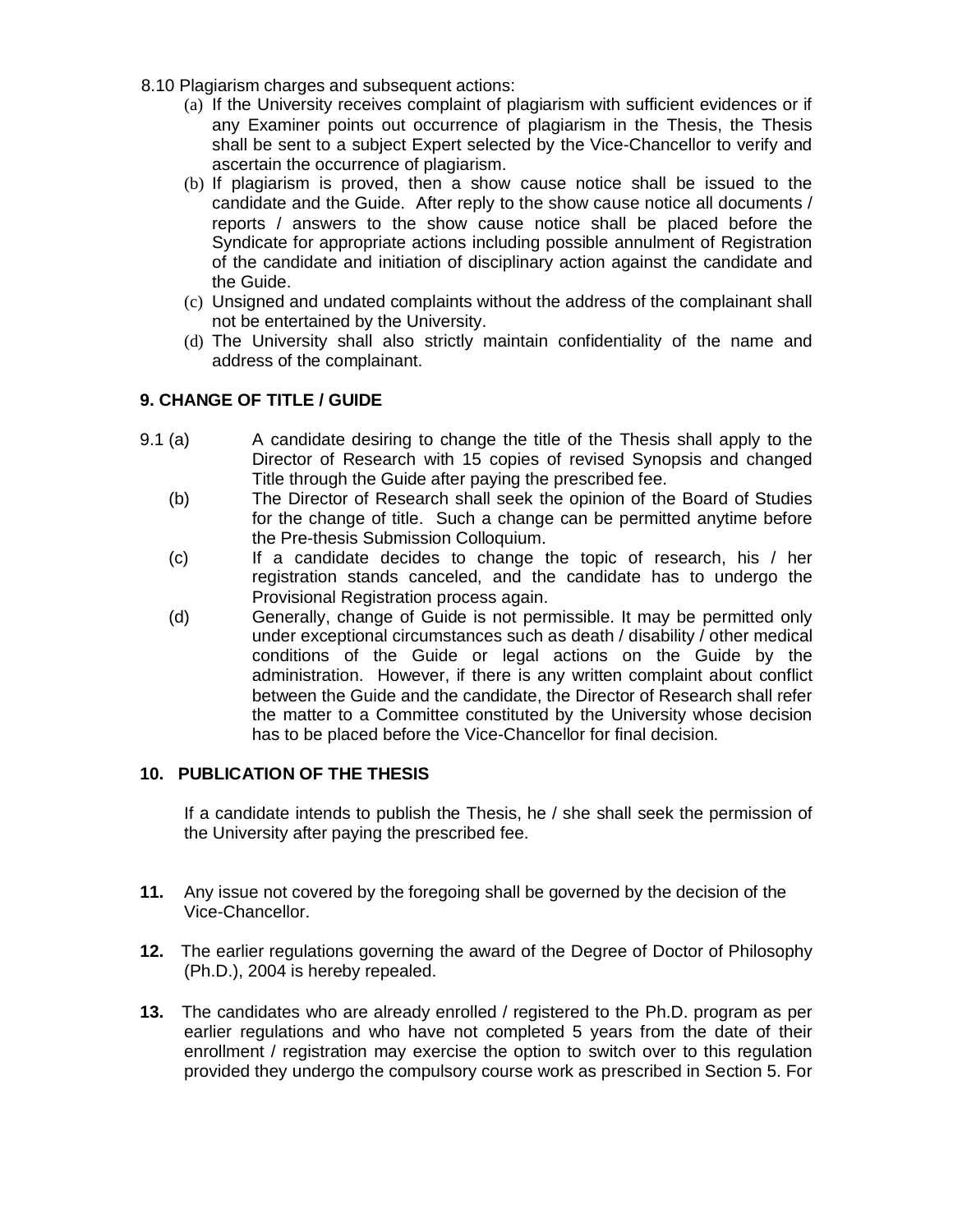such candidates, as a special provision, a maximum of six additional months shall be given to complete their doctoral work.

### **GUIDELINES FOR DOCTORAL RESEARCH**

The Ph.D. program of the University of Mysore entails two stages : 1. Entrance Test, Provisional registration, Course Work and Registration 2. Thesis Submission

The following guidelines indicate procedures to be followed to maintain certain minimum standards in doctoral work. These procedures should help in minimizing large scale variations in the formats followed in doctoral work.

#### **1. ENTRANCE TEST, PROVISIONAL REGISTRATION, COURSE WORK AND REGISTRATION**

- 1.1 All candidates except those who have qualified for UGC / CSIR JRF fellowships, intending to pursue doctoral work shall apply for Entrance Test as per Section 5, as and when the University notifies such a test. Foreign candidates are exempted from Entrance Test because of Visa requirements.
- 1.2 After successful completion of the Entrance Test, candidates shall be called for Interview as and when vacancies arise and after successful completion of Interview, a candidate is allotted a Ph.D. Guide by the Department Council as per Section 5. Mere qualification in the Entrance Test shall not necessarily entitle a candidate for Provisional Registration for Ph.D.
- 1.3 After selection, a candidate has to provisionally register as per Section 5. Application for Provisional Registration may be obtained from the office of the Director of Research after payment of prescribed fee. Date of Provisional Registration for foreign candidates is the date of reporting for doctoral work to the Head of the Department with a valid research Visa.
- 1.4 After successful completion of Course Work as certified by the Head of the Department as per Section 6, a candidate has to deliver a Pre-registration Colloquium as per Section 6.
- 1.5 After successful completion of Pre-registration Colloquium, a candidate has to apply to the Director of Research, by payment of prescribed fee, for Registration as per Section 6.
- 1.6 Candidates shall submit Research Progress Reports and pay prescribed tuition fee / laboratory fee wherever applicable, before the end of every year from the date of Provisional Registration, without fail, as per Section 7. Failure to submit two successive Research Progress Reports / pay tuition fee entails cancellation of Registration as per Section 7.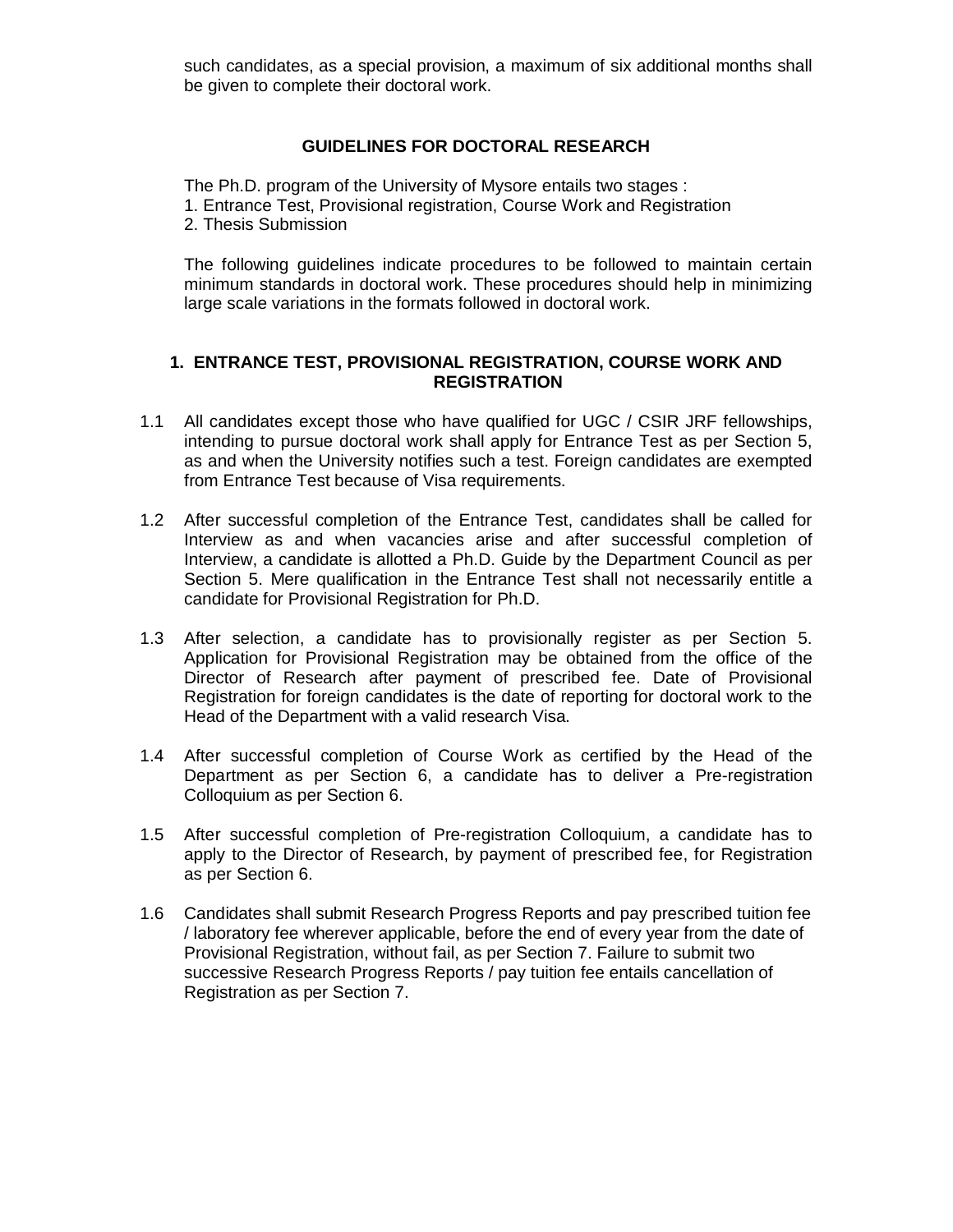2.1 A candidate is eligible to submit his / her Thesis only

.

- (i) after completing 2 years of research work from the date of Registration, as per Section 8, and
- (ii) after publishing / getting acceptance letters as main author / co-author, for at least two research articles based on his / her research work related to his / her Thesis, as per Section 7.
- 2.2 A candidate has to prepare Thesis and submit 15 copies of Synopsis and 5 copies of Thesis, as per Section 8.
- 2.3 All candidates shall follow the guidelines below while preparing their Thesis:

### **The Abstract**

An Abstract shall be included in the preliminary section of the Thesis. The abstract in the body of the Thesis shall be in the same style as that used in the rest of the Thesis and shall be placed after the Certificate page. The Abstract shall reflect the contents of the Thesis

### **Evidence of Publication**

At the end of the Thesis, reprints of published papers or acceptance letters with manuscripts may be enclosed.

### **Thesis Copies**

Five bound copies of the Thesis must be submitted and the candidate is advised to keep a copy of the same for personal use. The electronic version of Thesis is to be submitted in CD in .pdf form and a copy of the same is to be retained by the candidate.

# **Certificate**

The certificate in the enclosed format shall be enclosed in the Thesis.

# **Copies**

Good quality paper must be used for copies and photocopy of the final copy shall be such that it ensures consistent quality without gray or dark casts to the background. All copies shall be on white A4 paper and on one side of a paper.

### **Typeface**

Type size should be 10 point or larger. Script or ornamental fonts shall not be used. Print must be letter quality. Accent marks and hand annotations must be done, neatly in black ink.

### **Margins**

Margins on the binding edge must be 1.5 inches and all other margins must be one inch. (Pagination, headers, and/or footers may be placed within the margin, but no closer than one-half inch from the edge of the page.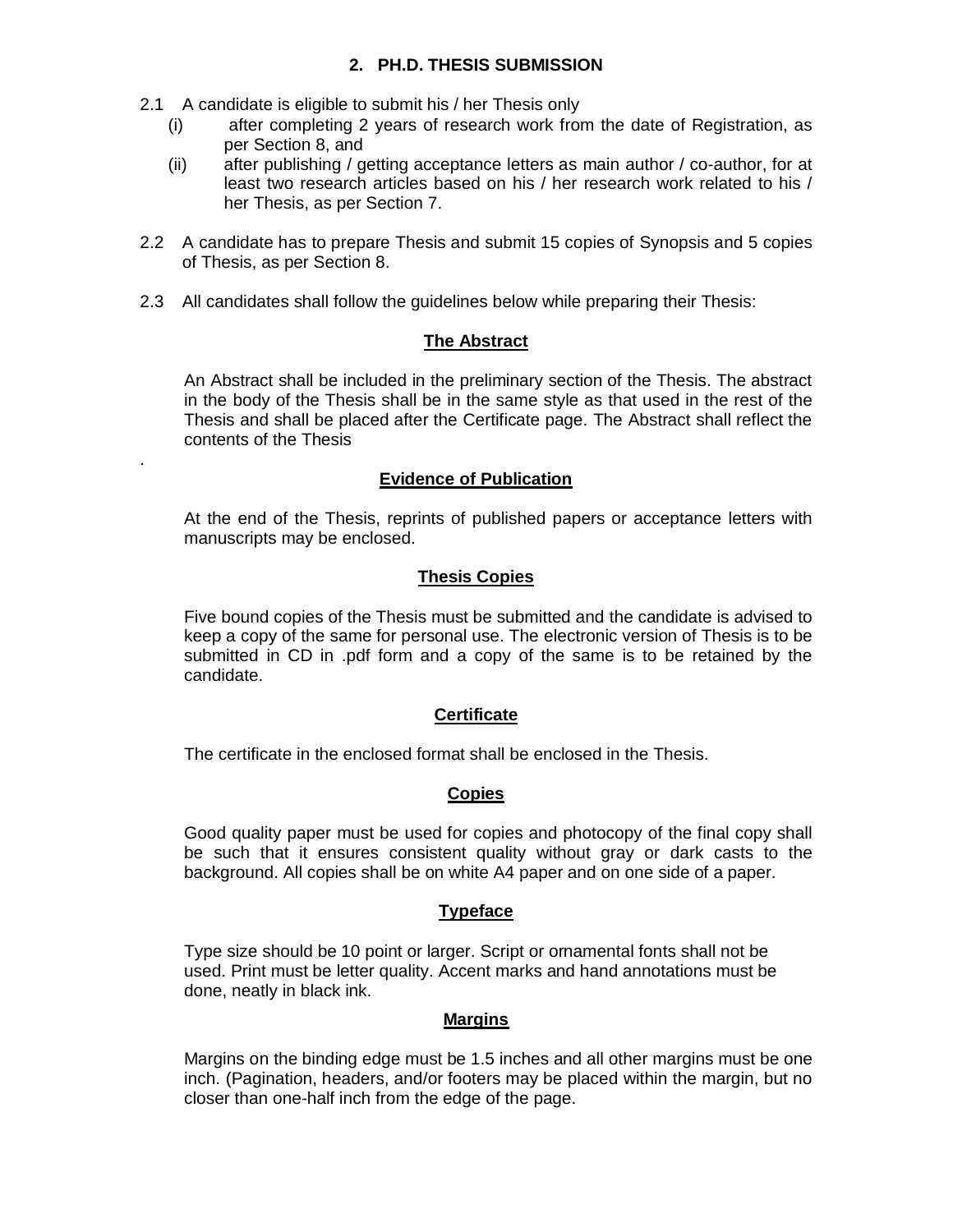### **Spacing**

One and a half or double spacing is to be followed in the main body excepting in presenting foot notes, tables etc. Final copies of the Thesis must be clear and attractive. Each copy should be reviewed for evenness and clarity of type, missing pages and crooked text.

## **Order and Content**

- Title page
- Certificate page containing the signature of the candidate, guide, co-guide, if any, and Head of the Department/Institution.
- Certificate that the thesis has been revised and resubmitted based on suggestions by examiners, if applicable, signed by the candidate, guide, coguide, if any, and Head of the Department/Institution.
- Preface and/or Acknowledgement
- Table of contents with page references
- List of tables with titles and page references
- List of illustrations with titles and page references.
- Abstract
- **•** Text
- **•** References
- Appendices, if any
- Bibliography or list of references, if any

### **Pagination**

Each page of the manuscript, including all blank pages, and pages with photographs, tables, figures, maps, Computer printouts shall be assigned a number. Consistent pagination, at least one-half inch from the right hand top corner of the page, shall be used throughout the Thesis.

### **Land Scape**

For Text, Illustrations, Charts, Graphs, etc. printed in landscape form, the orientation shall be facing away from the bound edge of the paper.

### **Important to Note**

1. For the preliminary pages, small Roman numbers (i, ii, iii, iv etc.) shall be used.

2. For the remainder of the Thesis, the continuous pagination shall be followed in arabic numerals.

3. Address of the candidate / Guide must be Department / Institute address where research was carried out. The Address shall not contain personal affiliation or any other official information / details about the candidate / Guide such as qualification, designation, etc.

4. Official logo / symbol of the University of Mysore / Research Institute must not be used anywhere in the Thesis.

5. **No dedication of any sort is permitted anywhere in the Thesis.**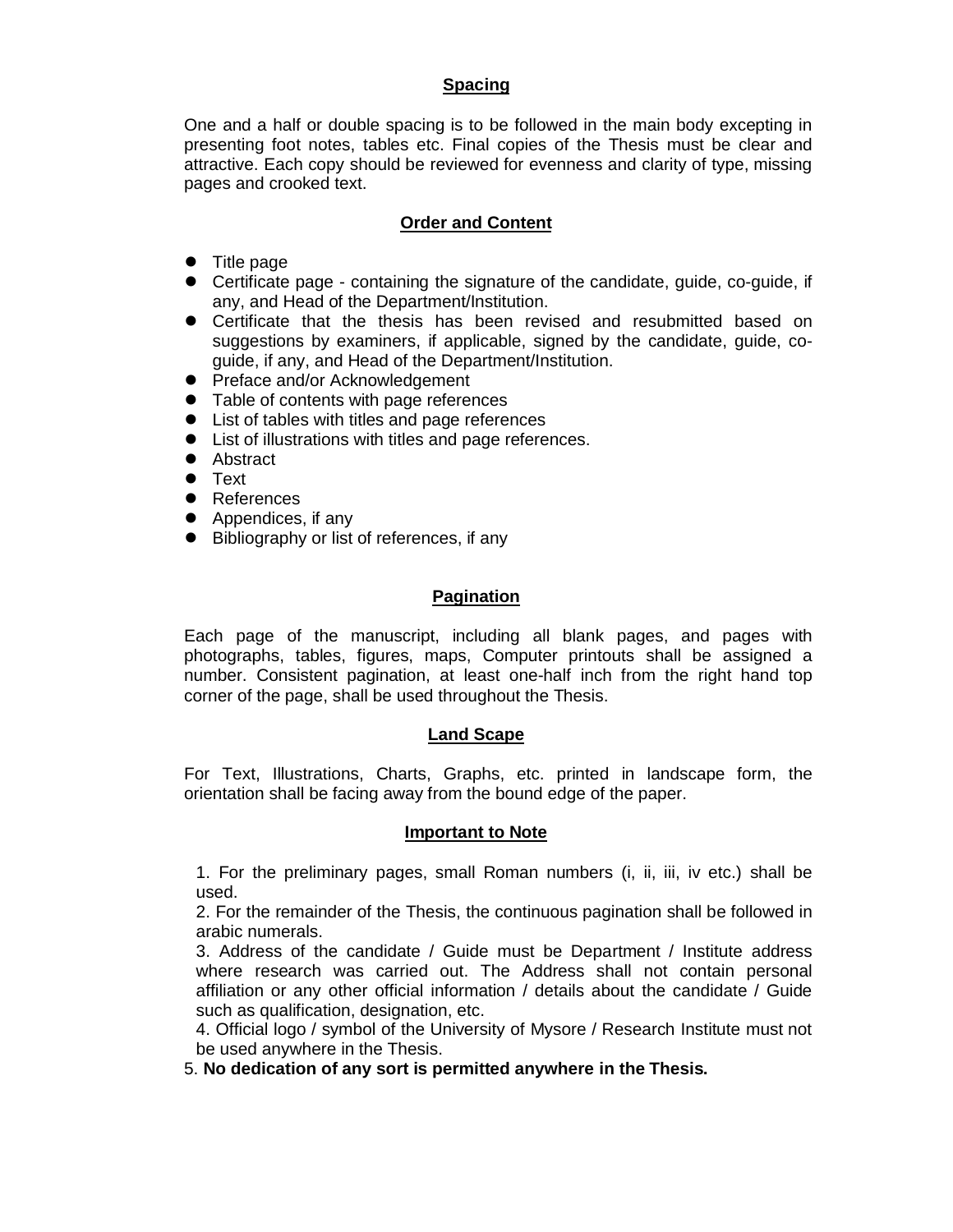# **Sample Title Page for Ph.D. Thesis**

٦

| of the University of Mysore, Mysore, / Research Institute                         |
|-----------------------------------------------------------------------------------|
|                                                                                   |
|                                                                                   |
| in fulfillment of the requirements for the Degree of Doctor of Philosophy (Ph.D.) |
|                                                                                   |
|                                                                                   |
|                                                                                   |
| Name of Co-guide (s)                                                              |
| Date of Submission of the Thesis:                                                 |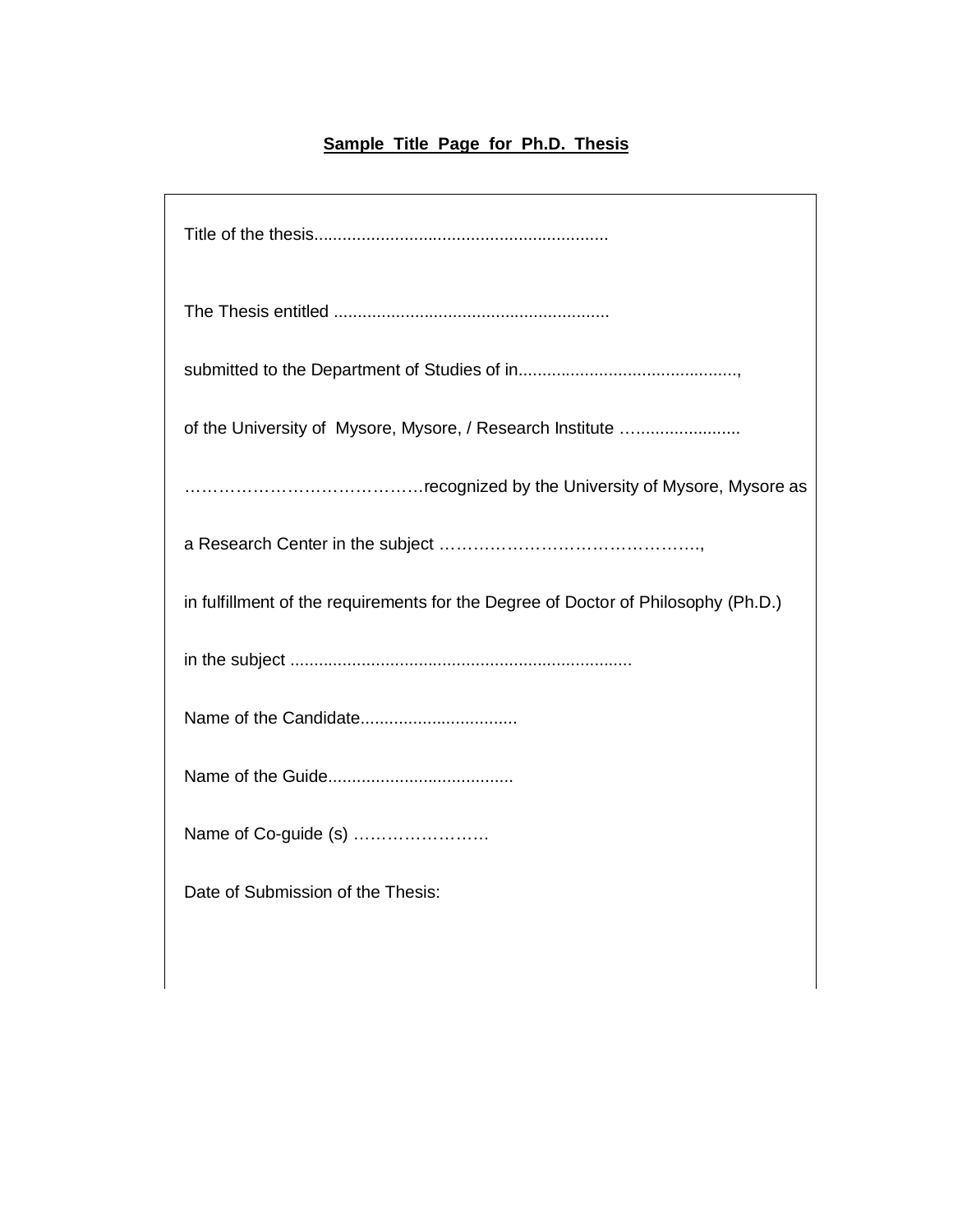### **Format of Certificate**

|--|--|

(name of Doctoral candidate), certify that this thesis is the result of research work

done by me under the supervision of Dr. .................................

(name of Guide and co-guide (s), if any) at .....................................................

name of Department/Institution where research work was carried out).

I am submitting this thesis for possible award of the degree of Doctor of

Philosophy (Ph.D.) in ............................................................

(name of subject (s) / discipline (s)) of the University of Mysore, Mysore.

I further certify that this thesis or any part of it has not been submitted for award of any other degree/diploma of this or any other University.

*Signature of Doctoral candidate*

|  | (date) |
|--|--------|
|--|--------|

*Signature of Guide and co-guide(s), if any Date :*

*Counter signed by*

*Date: Signature of Chairperson/Head of Department/ Institution with name and official seal.*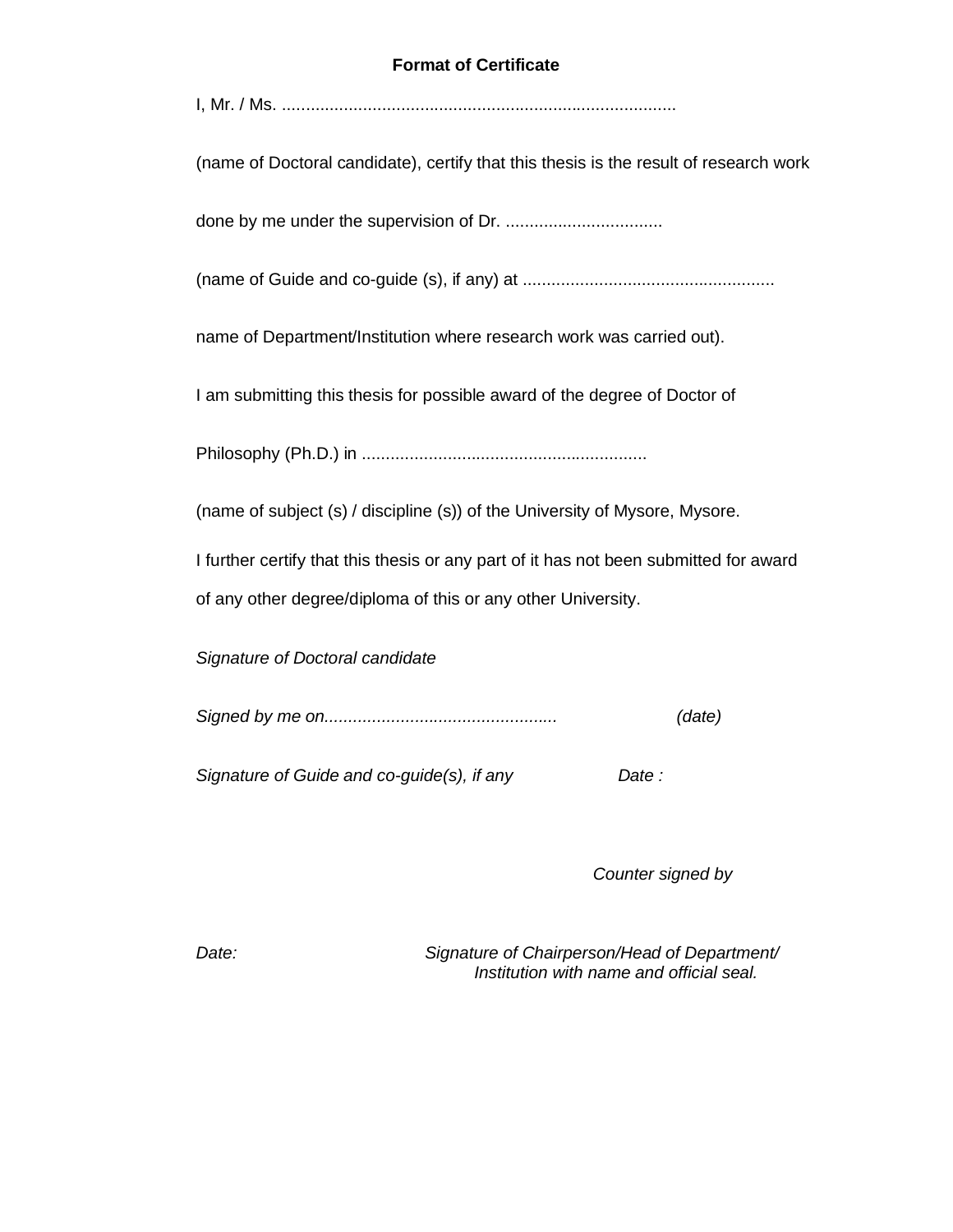### **APPENDIX-A**

### PROFORMA FOR SHORT REPORT ON THE PH.D. THESIS [To be signed by the Examiner and sent to the Chairperson, Board of Examiners of the Thesis along with a detailed Evaluation Report, either by Hardcopy / FAX / Scanned Image]

|   | Name of the Candidate (to be filled     |  |
|---|-----------------------------------------|--|
|   | in by the office)                       |  |
|   | Title of the Thesis (to be filled in by |  |
|   | the office)                             |  |
|   | A) Faculty                              |  |
|   | B) Subject (s) / Discipline (s)         |  |
|   | (to be filled in by the office)         |  |
| 4 | Name and Address of the Examiner        |  |
|   | (to be filled in by the office)         |  |

(Sl.NO.1 TO 4 TO BE FILLED BY THE Office of Director of Research )

Brief recommendation of the Examiner:

[Put a tick mark against whichever is applicable]

- (i) Whether the Thesis in its present form is acceptable for the award of Ph.D. degree?
- (ii) Whether the Thesis has to be revised and resubmitted to you for revaluation by you ? YES / NO

(If Yes, please include detailed suggestions for revision in your Report.)

- (iii) Whether the Thesis has to be revised and resubmitted with certification of corrections by the Guide, without sending the revised Thesis to you for revaluation?
- (iv) Any specific suggestions / points for open Viva-Voce Exam?

(If Yes, please include these in your Report.)

(v) Whether you reject the Thesis outright? YES / NO

Date: **Date**: **Signature CONSISTENT CONSISTENT CONSISTENT CONSISTENT CONSISTENT CONSISTENT CONSISTENT CONSISTENT CONSISTENT CONSISTENT CONSISTENT CONSISTENT CONSISTENT CONSISTENT CONSISTENT CONSISTENT CONSISTENT CONSISTE**